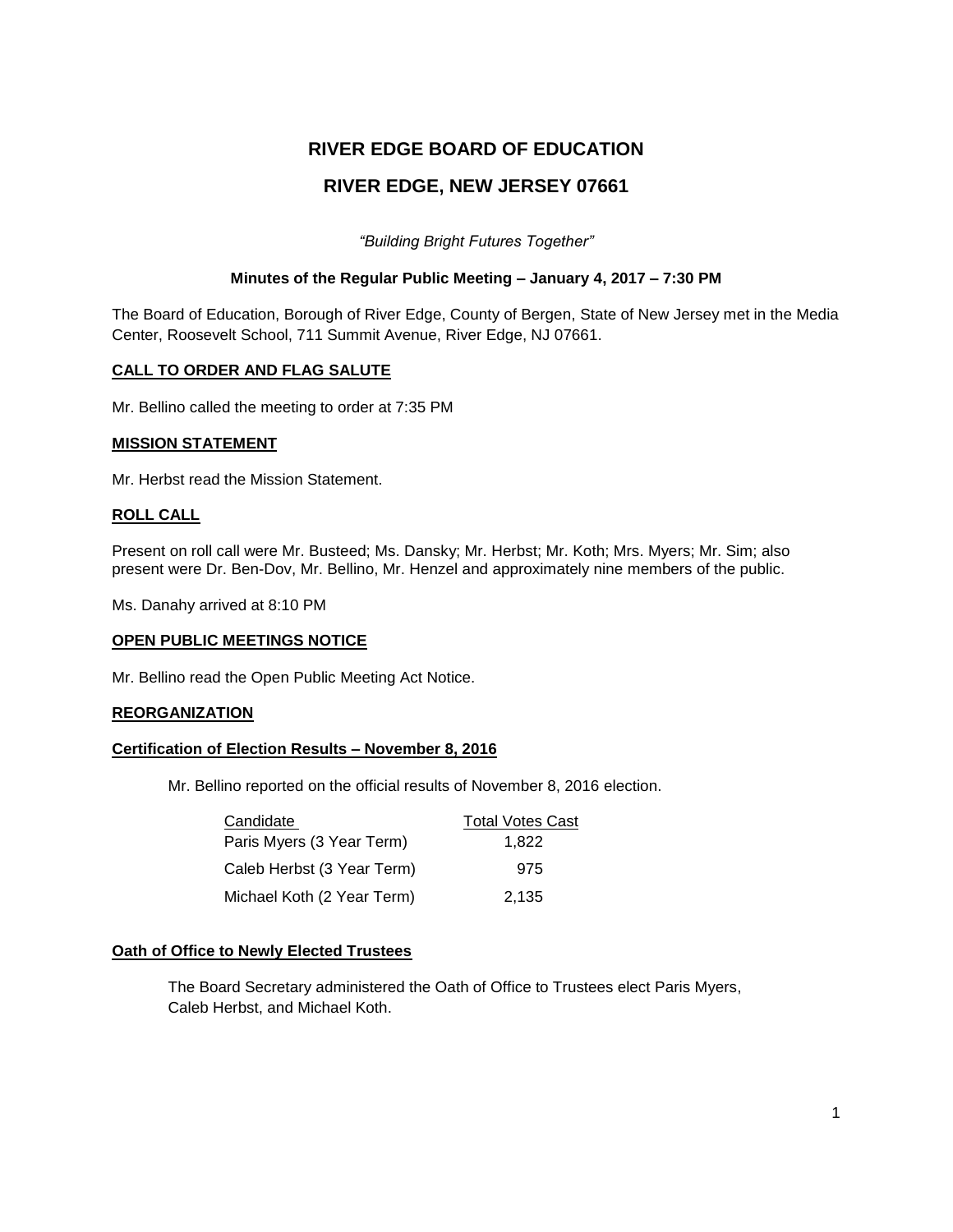# **2017 Board of Education and Expiration of Terms of Offices**

| <b>Trustee</b>       | <b>Expiration of Terms</b> |
|----------------------|----------------------------|
| Cathy Danahy         | 2017                       |
| Sheli Dansky         | 2017                       |
| <b>Colin Busteed</b> | 2018                       |
| Gyuchang Sim         | 2018                       |
| Michael Koth         | 2018                       |
| Paris Myers          | 2019                       |
| Caleb Herbst         | 2019                       |

#### **Nomination and Election of President**

Motion by Ms. Dansky to nominate Paris Myers as Board President.

Roll call was taken and Paris Myers was unanimously elected Board President.

Ayes: Mr. Busteed, Ms. Dansky, Mr. Herbst, Mr. Koth, Mr. Sim, Mrs. Myers Nays: None

President, Paris Myers assumed the Chair.

#### **Nomination and Election of Vice-President**

Motion by Ms. Dansky to nominate Gyuchang Sim as Vice-President.

Roll call was taken and Gyuchang Sim was unanimously elected Vice-President.

Ayes: Mr. Busteed, Ms. Dansky, Mr. Herbst, Mr. Koth, Mr. Sim, Mrs. Myers Nays: None

#### **REORGANIZATION MOTIONS**

#### **1**. Meeting Time & Location

That the Board of Education continues to hold regular public meetings at 7:30 p.m. as follows:

| Date                   | <b>School</b>             |
|------------------------|---------------------------|
| <b>January 4, 2017</b> | Roosevelt School          |
| January 18, 2017       | <b>Cherry Hill School</b> |
| February 1, 2017       | Roosevelt School          |
| February 15, 2017      | <b>Cherry Hill School</b> |
| March 1, 2017          | Roosevelt School          |
| March 15, 2017         | <b>Cherry Hill School</b> |
| April 5, 2017          | Roosevelt School          |
| April 19, 2017         | <b>Cherry Hill School</b> |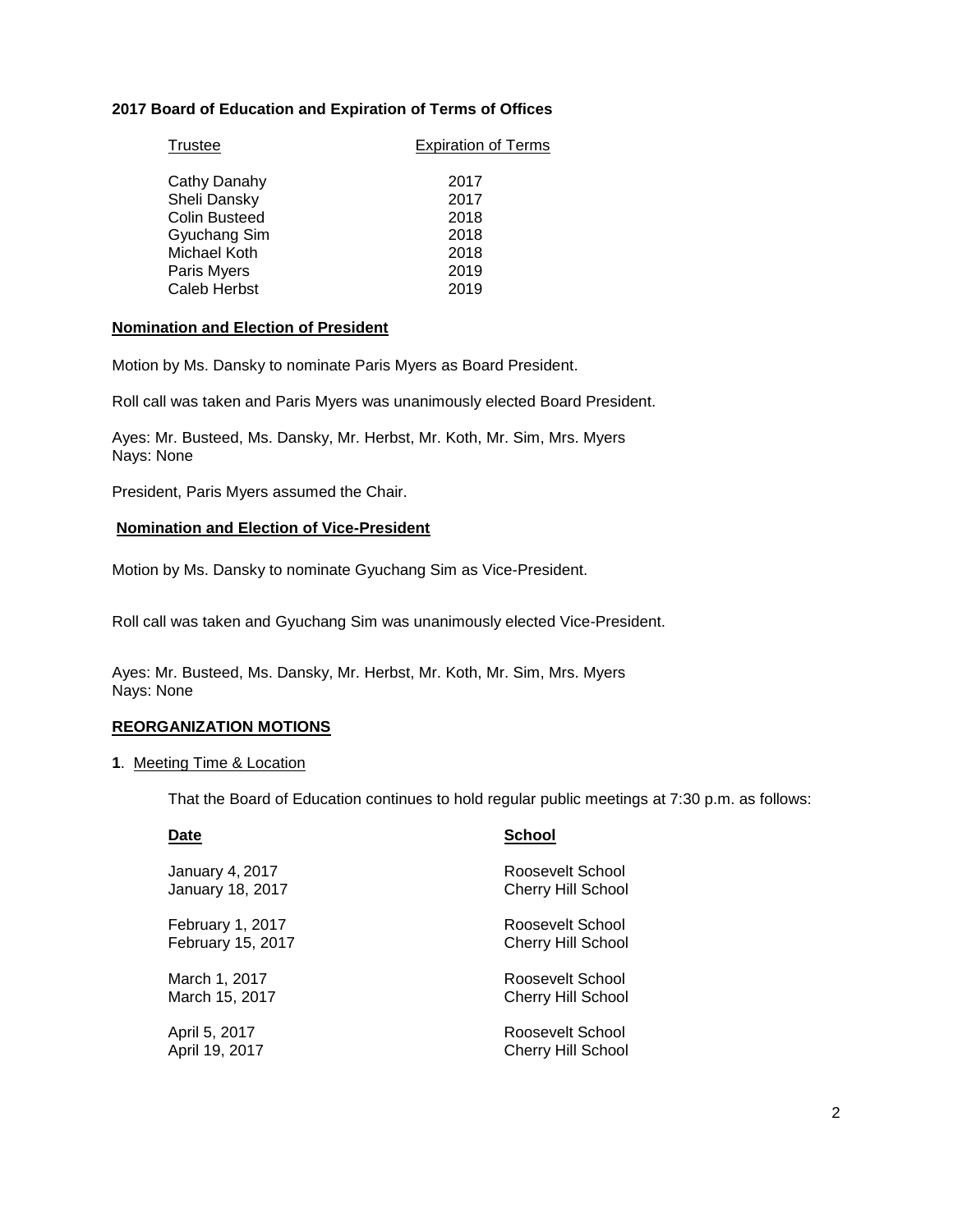| May 3, 2017                              | Roosevelt School          |
|------------------------------------------|---------------------------|
| May 17, 2017                             | <b>Cherry Hill School</b> |
| June 7, 2017                             | Roosevelt School          |
| June 21, 2017                            | <b>Cherry Hill School</b> |
| July 26, 2017                            | Cherry Hill School        |
| September 6, 2017                        | Roosevelt School          |
| September 27, 2017                       | <b>Cherry Hill School</b> |
| October 4, 2017                          | Roosevelt School          |
| October 18, 2017                         | <b>Cherry Hill School</b> |
| November 1, 2017                         | Roosevelt School          |
| November 15, 2017                        | Cherry Hill School        |
| December 6, 2017                         | Roosevelt School          |
| December 20, 2017                        | Cherry Hill School        |
| January 3, 2018 (Reorganization Meeting) | Roosevelt School          |

FURTHER, provision is also made for closed meetings immediately following each regular meeting for the purpose of discussing personnel matters or any other private matters if necessary.

FURTHER, the Secretary of this Board is hereby authorized and directed to give at least 48 hours advance notice of all the aforesaid meetings, and said notice shall (a) be delivered to the municipal building and the post office; (b) be delivered to the Board's officially designated newspapers; (c) circulated in the School District; and (d) filed with the clerk of the Borough of River Edge, all as provided for the pursuant to the Open Public Meetings Act, Chapter 231, Laws of the State of New Jersey 1975.

#### **Motion by: Mr. Busteed Seconded by: Mr. Herbst**

Ayes: Mr. Busteed, Ms. Dansky, Mr. Herbst, Mr. Koth, Mr. Sim, Mrs. Myers Nays: None

#### **2**. School Ethics

FURTHER, that the Board of Education abide by the School Ethics Act and the Code of Ethics for School Board Members, pursuant to N.J.S.A.18A:12-21 et seq.

#### **Motion by: Mr. Herbst Seconded by: Ms. Dansky**

Ayes: Mr. Busteed, Ms. Dansky, Mr. Herbst, Mr. Koth, Mr. Sim, Mrs. Myers Nays: None

#### **3**. Parliament Procedure

FURTHER, that the Board of Education meetings be governed by parliamentary procedure of Robert's Rules of Order.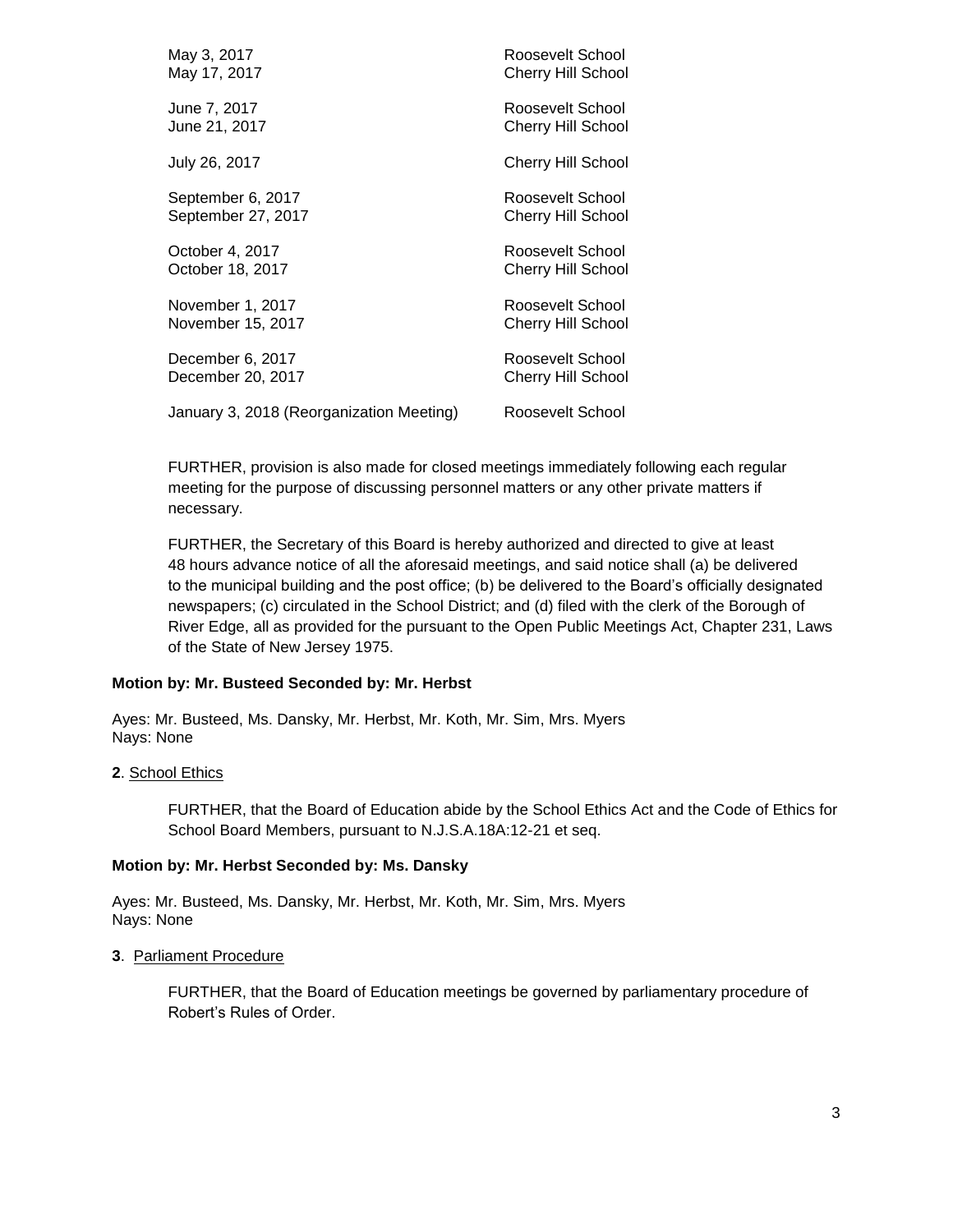# **4**. Official Public Notice Newspapers

FURTHER, that the Board of Education designate the *Suburban/Town News* and *The Record* as the Official Newspapers for the Board of Education until the next organization meeting.

# **5**. Designation Board Secretary

FURTHER, that the Board of Education designate Joseph Bellino as Board Secretary until June 30, 2017.

# **6**. Rules, Regulations and Policies

FURTHER, that all rules, regulations and policies adopted in previous years, and not rescinded by the River Edge Board of Education be continued in full force and effect until altered, amended, modified or repealed by other resolutions of this Board.

# **7**. Curricula

FURTHER, that the Board of Education approve all current curricula and programs that have been developed in accordance with NJ Core Curriculum Content Standards the Common Core State Standards/New Jersey Student Learning Standards until the next organization meeting.

# **8**. Mission Statement

FURTHER, that the Board of Education adapt the Mission Statement as follows:

The River Edge School District is a partnership of students, parents, staff, and community members. We are dedicated to providing a supportive environment in which all students can reach their maximum academic potential, while developing as responsible citizens who respect individuality. Our goals will be achieved because:

- curriculum and instruction are aligned with the New Jersey Core Curriculum Content Standards and the Common Core State Standards
- all decisions reflect the academic, social/emotional and physical needs of pre-K to sixth grade students
- cooperation and on-going communication exist between the school district and the community
- school administrators and the Board of Education work together to assess and adjust procedures in response to new mandates and the changing needs of the community

#### **9**. Designation of Depositories & Signature Authorizations

FURTHER, that the Board of Education designate the Capital One Bank as the depository for funds for the Board of Education.

FURTHER, that the Board Secretary/Business Administrator and the Treasurer of School Monies be authorized and directed to maintain accounts for and on behalf of the Board in Capital One Bank and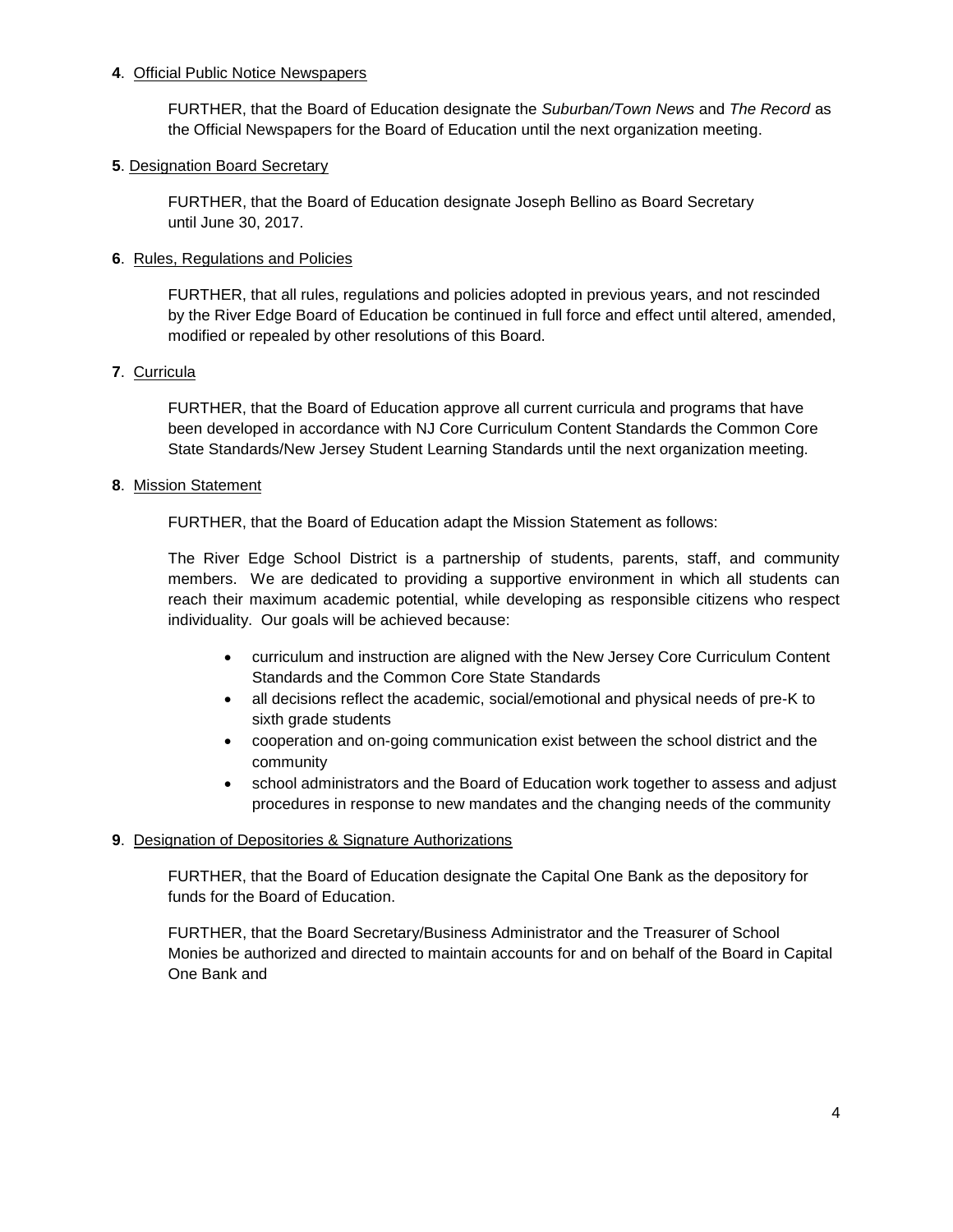FURTHER, that the Board of Education official warrants be signed by three of the following five:

President, Vice President, Board Secretary/Business Administrator, Treasurer of School Monies, Superintendent of Schools

FURTHER, that the Board of Education approves the designated signatures on the above accounts as outlined in the attached document.

## **10**. Participation in Bergen County Banking Consortium

BE IT FURTHER RESOLVED that the Board of Education approves the district's participation in the Bergen County Banking Consortium (BCBANC) and authorize the School Business Administrator to serve as a trustee until the next organization meeting.

# **11**. Signature Authorization – Taxes, Payroll, Insurance

FURTHER, that the President or Vice President in his/her absence, and the Board Secretary/Business Administrator or Superintendent in his/her absence, and the Treasurer of School Monies, be authorized and directed to execute warrants without further action on the part of the Board of the payment, when due, for salaries of all employees of the Board and for withholding taxes, pension funds, medical insurance plans, property insurance, Social Security and New Jersey Unemployment Insurance.

# **12**. Office Account Signatures

FURTHER, that the Board of Education authorize the following individuals to approve the Petty Cash Reimbursements:

- Joseph Bellino, Interim Board Secretary/Business Administrator
- Dr. Tova Ben-Dov, Superintendent of Schools

FURTHER, that the maximum allowable amount per warrant be established at \$125.00 providing all necessary claims are found to be in order according to law.

#### **13**. Designation of Board Auditor, and

FURTHER, that the Board of Education designate Lerch Vinci & Higgins, as Board Auditor until the next organization meeting.

#### **14**. Designation Board Attorney

WHEREAS, the law firm of Fogarty & Hara, Esqs., has the expertise and experience to provide professional services to the River Edge Board of Education; and,

WHEREAS, the Board is desirous of appointing the law firm of Fogarty & Hara, Esqs, to provide professional services to the Board;

BE IT RESOLVED, that the River Edge Board of Education appoints the law firm of Fogarty & Hara, Esqs., as the Board Attorney until the next organization meeting at the following rates: \$175.00 Partner and \$155.00 Associate.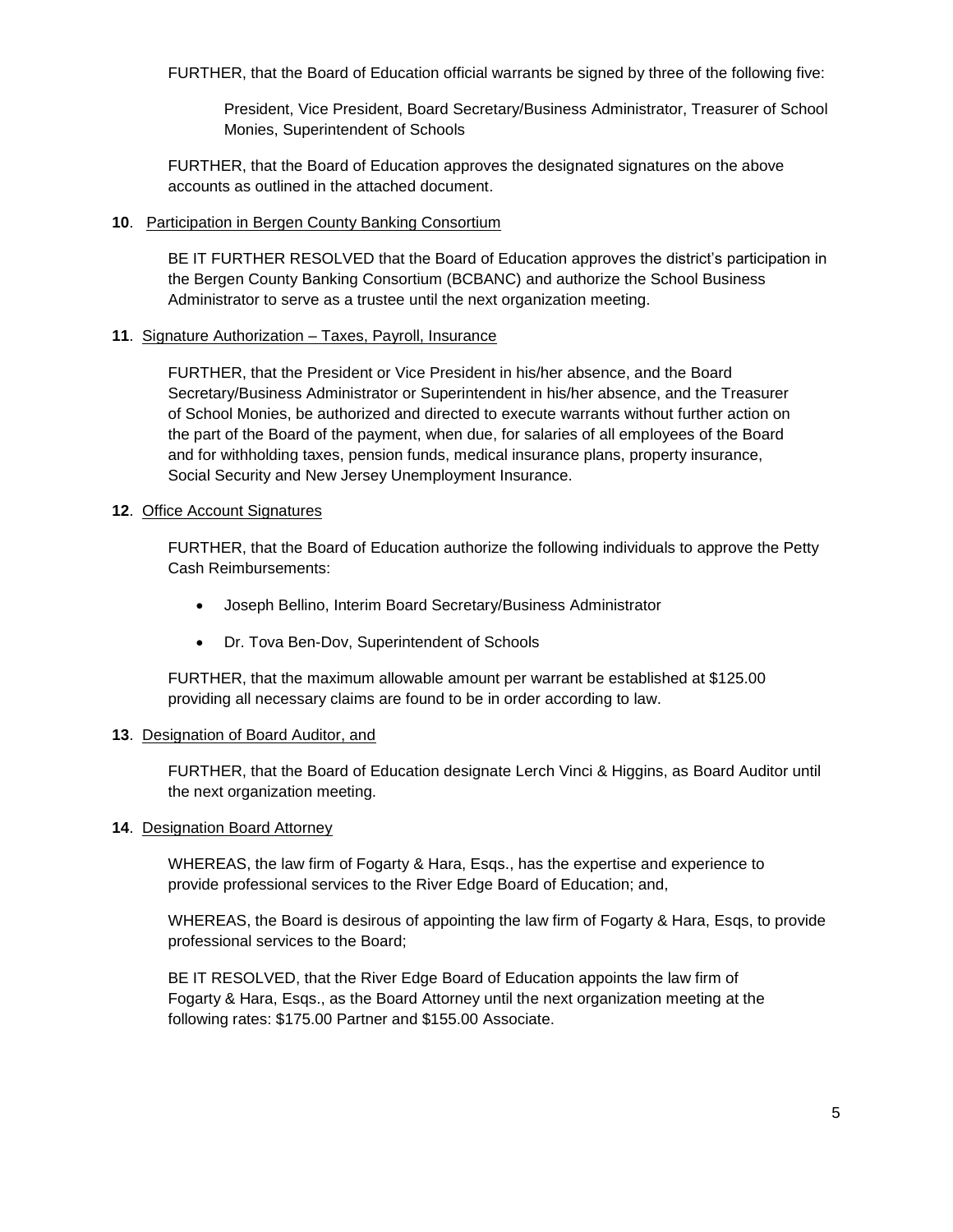# **15**. Designation Board Architect

FURTHER, that the Board of Education designate DiCara Rubino Architects, as Architect of Record until the next organization meeting at an hourly rate of \$175 Principal, \$165 Senior Associate Architect, and \$140 Project Architect/Engineer.

#### **16**. Designation Board Insurance Agency

FURTHER, that the Board of Education designate Brown and Brown Advisors of Lambertville, New Jersey as the Broker of Record for Dental Benefits.

# **17**. Designation School District Consulting Physician

FURTHER, that the Board of Education designate Dr. Christopher Nicpon as Board School Physician until the next organization meeting.

# **18**. Custodian of Public Records

FURTHER, that the Board of Education designate Joseph Bellino as Custodian of Public Records until June 30, 2017.

# **19**. Designation 504 Coordinator

FURTHER, that the Board of Education designate Tara Benevento as 504 Coordinator until the next organization meeting.

# **20**. Designation Attendance Officer

FURTHER, that the Board of Education designate Denise Heitman, Attendance Officer, for a yearly stipend of \$500.00 until the next organization meeting.

# **21**. Designation Homeless Student Liaison

FURTHER, that the Board of Education approve Beth Rosen, Homeless Student Liaison, for the River Edge School District until the next organization meeting.

#### **22**. Designation District Anti-Bullying Coordinator

FURTHER, that the Board of Education designate Beth Rosen, District Anti-Bullying Coordinator, until the next organization meeting.

#### **23**. Designation District Pest Management Coordinator

FURTHER, that the Board of Education designate John Lyons as the Integrated Pest Management Coordinator until the next organization meeting.

#### **24**. AHERA Coordinator

FURTHER, that the Board of Education designate Environmental Design, Inc. to become the designated party to ensure compliance with the Asbestos Hazard Emergency Response Act (AHERA) until the next organization meeting.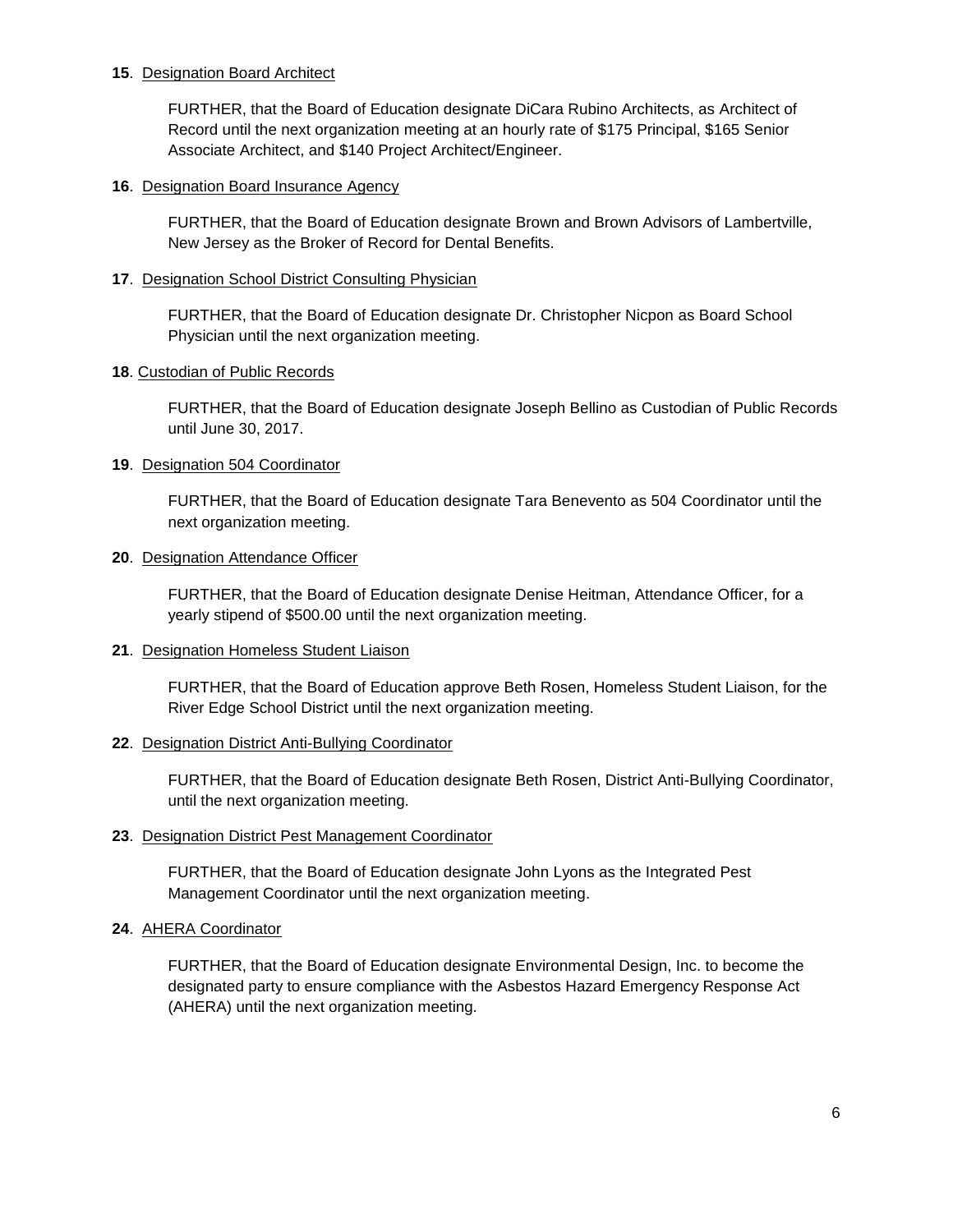# **25**. Designation Treasurer of School Funds

FURTHER, that the Board of Education designate Antoinette Kelly as Treasurer of School funds until the next organization meeting.

## **26**. Designate Purchasing Agent

WHEREAS, the recent changes to the Public School Contracts Law gave Boards of Education the ability to increase their bid threshold up to \$29,000; and

WHEREAS, N.J.S.A. 18A:18A-3A, permits an increase in the bid threshold if a Qualified Purchasing Agent is appointed as well as granted the authorization to negotiate and award such contracts below the bid threshold: and

WHEREAS.A.C. 5:34-5 et seq. establishes the criteria for qualifying as Qualified Purchasing Agent; and

RESOLVED, that the governing body of the River Edge Board of Education in the County of Bergen, in the State of New Jersey hereby establishes its bid threshold at \$29,000; and be it further

RESOLVED, that the governing body hereby appoints Joseph Bellino as the Purchasing Agent to exercise the duties of a purchasing agent pursuant to N.J.S.A. 18A:18A-2b, with specific relevance to the authority, responsibility, and accountability of the purchasing activity of the Board of Education.

**27**. Move to authorize the Business Administrator/Board Secretary to seek sealed bids, Educational Data Services, county contract, and/or state contract for all goods and services until the next organizational meeting.

# **28**. Membership in Bergen County Region V

FURTHER, that the Board of Education continue its membership in the Bergen County Region V Council for Special Education, does hereby accept, adopt and agree to comply with the Region V by-laws; designates the District Superintendent as its representative to Region V; and empowers her to cast all votes and take all other actions necessary to represent its interest in Region V; until the next organization meeting and

FURTHER, approve the Joint Transportation Agreement for all River Edge students who are transported through Region V.

#### **29**. Tax Shelter Annuity Sales Companies

FURTHER, that the Board of Education approve the following to solicit sales to district employees for 403b and 457 retirement plans for the 2016-2017 school year:

Aspire Financial Services AXA Equitable Life Insurance Company Security Benefit Unum Life Insurance Company of America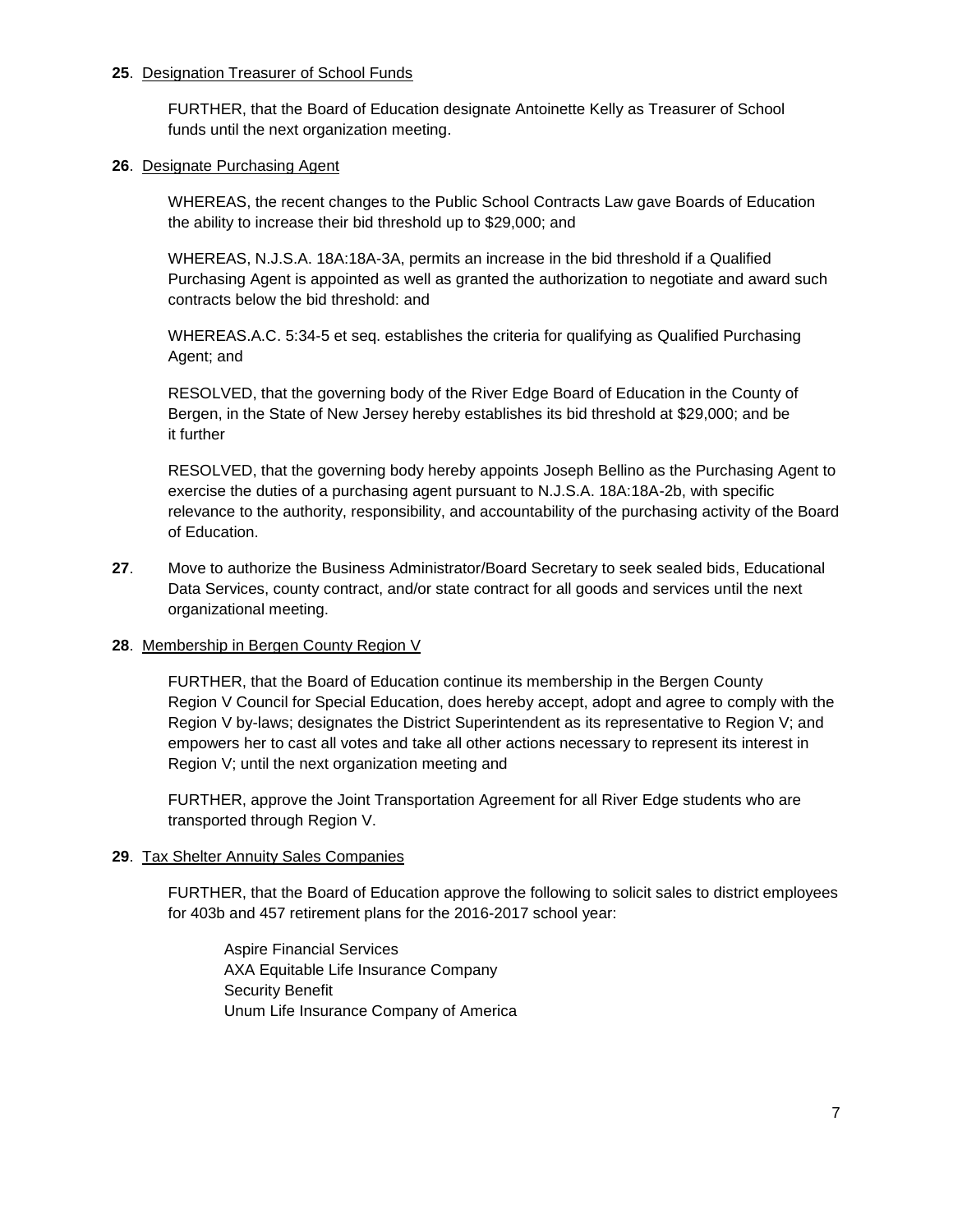# **Motion by: Ms. Dansky Seconded by: Mr. Koth**

Ayes: Mr. Busteed, Ms. Dansky, Mr. Herbst, Mr. Koth, Mr. Sim, Mrs. Myers Nays: None

# **SPECIAL/DISCUSSION ITEMS**

Public Comments on Agenda Items – None

# **2017 - 2018 School Calendar Discussion**

Dr. Ben-Dov proposed a draft of the 2017-2018 school calendar to the board members. She said it is almost identical to River Dell's calendar. The difference between the calendars is caused by the fact that River Dell needs to hold graduation on Thursday, June 21, 2018. This is why they will have half day Professional Development days on October  $9<sup>th</sup>$  and November  $7<sup>th</sup>$ . Therefore, River Dell will end the school year on June 21<sup>st</sup>. River Edge will have full day Professional Development on those days and River Edge will end on Monday, June 25<sup>th</sup>. The board will consider this and will make a decision at the January  $18<sup>th</sup>$  board meeting.

# **Parking Discussion – Dr. Ben-Dov**

Dr. Ben-Dov gave a follow up on a possible solution to the parking challenges at Cherry Hill School. She showed a map of the surrounding areas of Cherry Hill School and showed pictures of the field and what a possible new parking lot would look like. She explained the reasons for the yellow lines around the school where parking is restricted. She then showed aerial views of the field with a superimposed parking lot and a reduced baseball diamond. She explained that the Recreation Department feels that the diamond needs to be redone and it would be more appropriate for the age of the students using the field. Many questions were asked by the board members that Dr. Ben-Dov answered. Dr. Ben-Dov was going to discuss this at an upcoming 2<sup>nd</sup> Cup of Coffee meeting at Roosevelt School and an evening Cherry Hill School PTO meeting.

# **REPORTS**

#### **SUPERINTENDENT**

Dr. Ben-Dov reported on the following:

- There are two Parent Academy Meetings coming up in January. One will be held on the evening of January 10th. The topic will be A Parent Workshop: "Understanding Leveled Books for Children's Independent Reading." We have 60 people that responded positively to attending this workshop. The second workshop will be held on January  $12<sup>th</sup>$ at 3:30 PM. The topic will be Vocabulary Workshop to explain to parents our new Sadlier vocabulary program. Twenty people have responded positively for this workshop.
- Kindergarten registration will take place at Roosevelt School on Tuesday, January  $24<sup>th</sup>$ and Thursday, January 26<sup>th</sup> at Cherry Hill School for the 2017-2018 school year. We will have an online pre-registration process for the parents. Dr. Ben-Dov hopes to know more about enrollment for 2017-2018 once parents start to register.
- Dr. Ben-Dov is hoping to have the architects come to a February board meeting to talk about the results of their study regarding the space challenges in our buildings
- Dr. Ben-Dov stated that budget discussions have begun internally and initial presentations will begin soon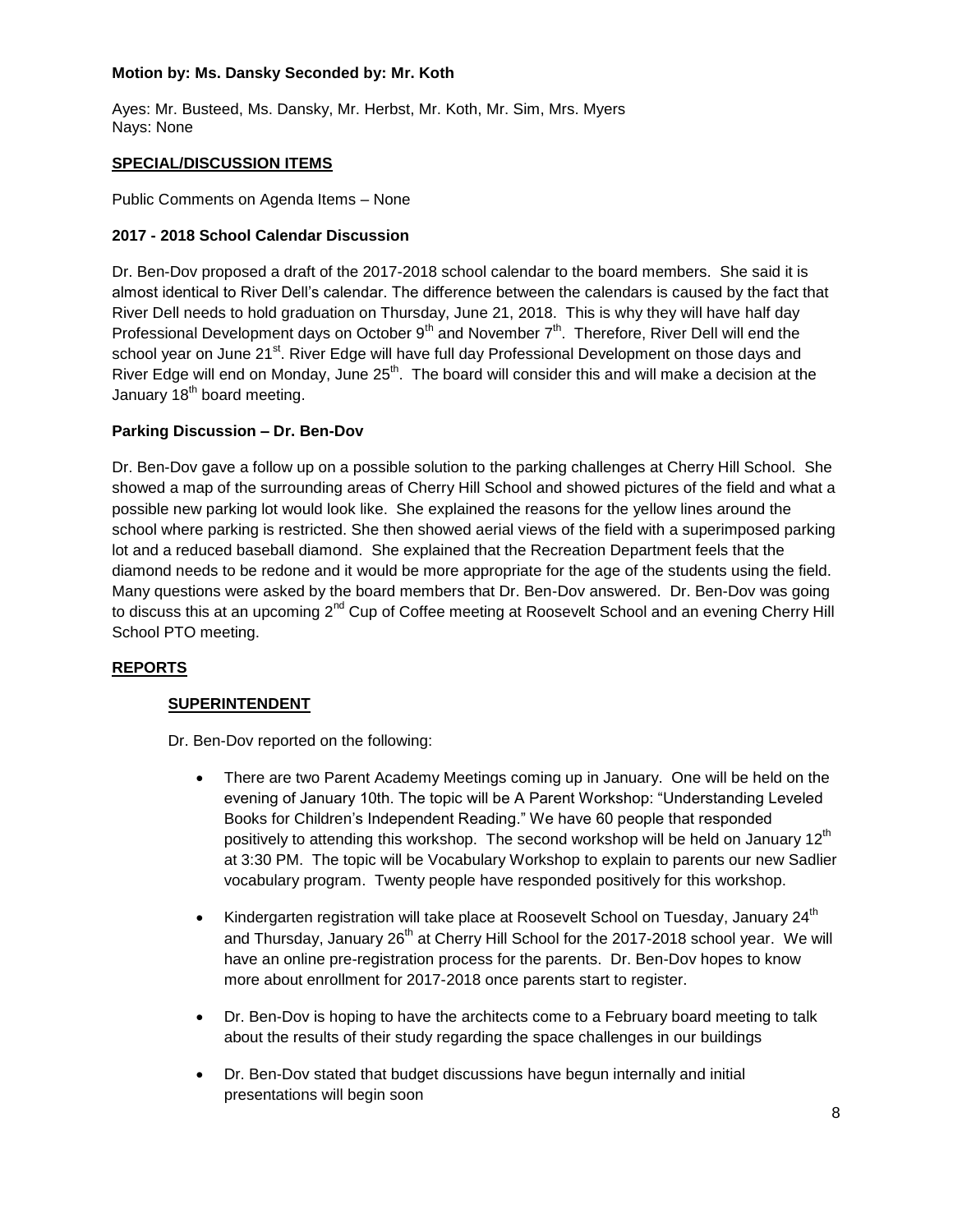- Dr. Ben-Dov and Joe Bellino have a meeting with the County for a Mid-year Budget Review on Thursday, January 19<sup>th</sup>. This is the first time that River Edge was requested to attend such a meeting.
- There have been discussions of graduation with the joint leadership of the PTO's. Roosevelt has 73 graduates and Cherry Hill School has 99 graduates. They are considering moving the graduation to another facility.

# **PRINCIPAL**

Mr. Henzel reported on the following:

- Second grade held their character day. Each second grader, as well as the teacher, dressed up in his or her favorite character. The students presented their favorite characters inside and outside traits and how they felt they related to the character.
- The Winter Concert was fantastic. It was a "coming out party" for both Mr. Urban and Ms. Caudra. They collaborated on the concert extremely well.

# **BOARD SECRETARY**

Mr. Bellino reported on the following:

- Mr. Bellino handed the board members and reviewed a list of actions that are required to a majority vote of the full membership of the board
- He stated the budget formation is moving along and should have a presentation ready for the board at a February board meeting

#### **PRESIDENT**

Mrs. Myers reported on the following:

 Mrs. Myers thanked the board members for re-electing her as the River Edge Board President

#### **COMMITTEES**

 Ms. Dansky stated there was a Bi-borough Meeting tonight before the board meeting. They discussed the intention of what this committee is and where we will go from here. They also discussed the preliminary budget with shared personnel and curriculum.

#### **MOTIONS TO BE ACTED UPON**

#### **A. ADMINISTRATION/POLICY**

**1**. That the Board of Education approve the Minutes and Confidential Minutes of December 7, 2016.

#### **Motion by: Mr. Busteed Seconded by: Mr. Herbst**

Ayes: Mr. Busteed, Ms. Danahy, Ms. Dansky, Mr. Sim, Mrs. Myers Nays: None, Abstained: Mr. Herbst, Mr. Koth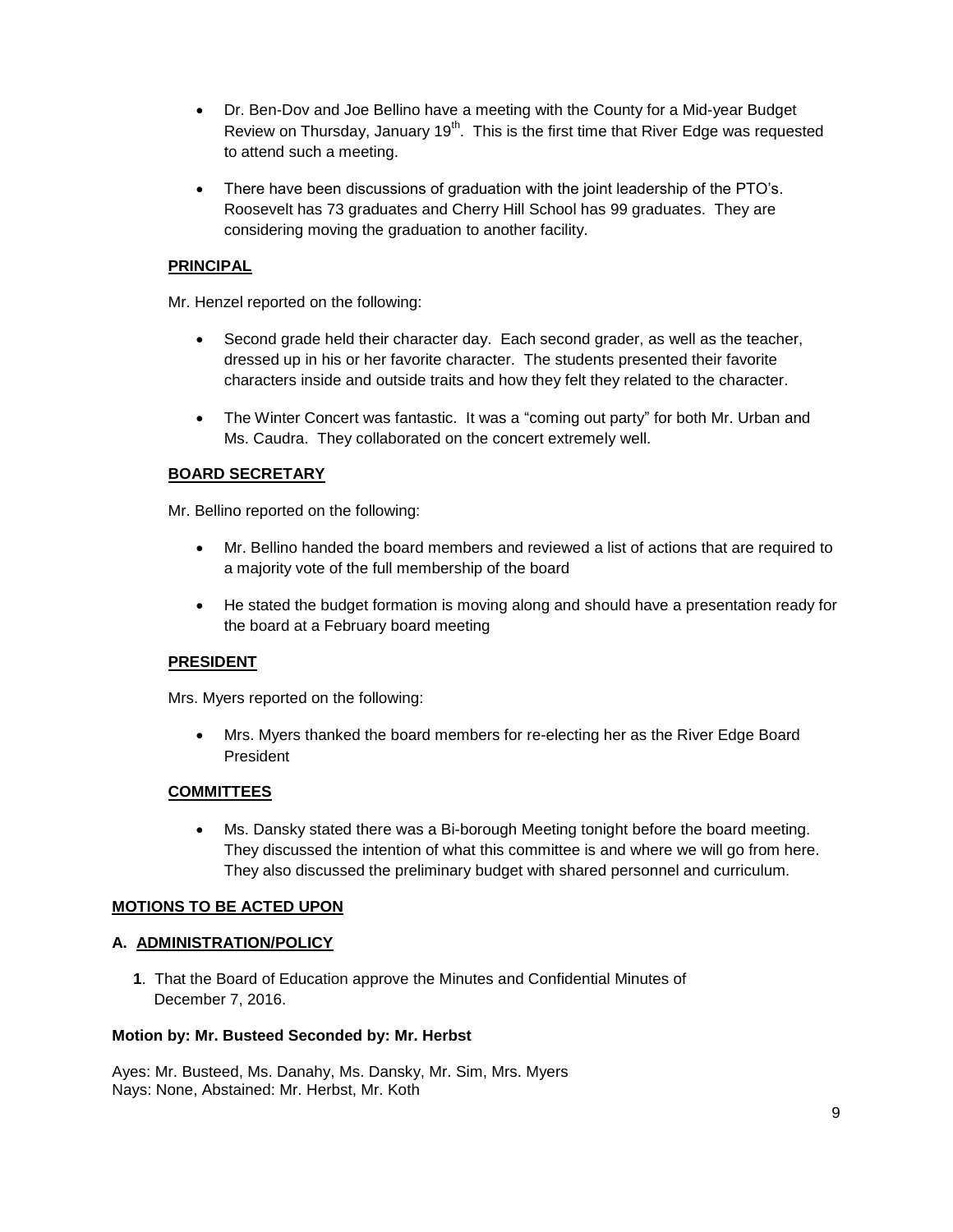- **2**. That the Board of Education approve the staff development and travel as per the schedules for January 2017 including relevant mileage reimbursement. (Addendum)
- **3**. That the Board of Education approve the completion of the following emergency drills:

| <b>School</b> | <b>Fire Drills</b>                  | <b>Security Drills</b>                                              |
|---------------|-------------------------------------|---------------------------------------------------------------------|
|               |                                     | Cherry Hill School   December 13, 2016   December 19, 2016 Lockdown |
|               | Roosevelt School   December 1, 2016 | December 21, 2016 Lockdown                                          |

**4**. That the Board of Education approve the Second Reading of the following policies:

| Policy#       | Title                  |
|---------------|------------------------|
| 4112.2/4212.4 | Certification          |
| 4412 4/4212 4 | <b>Employee Health</b> |
| 4112.6/4212.6 | Personnel Records      |

# **Motion by: Mr. Herbst Seconded by: Ms. Dansky**

Ayes: Mr. Busteed, Ms. Danahy, Ms. Dansky, Mr. Herbst, Mr. Koth, Mr. Sim, Mrs. Myers Nays: None

# **B. CURRICULUM/EDUCATION** - None

- **C. BUILDINGS & GROUNDS** None
- **D. FINANCE/GRANTS/GIFTS**  None

# **E. PERSONNEL**

**1**. That the Board of Education approve the following individuals for movement on the step guide effective February 1, 2017 based on educational credentials.

| <b>Alice Buttery</b> | from | MA to $MA+15$ |
|----------------------|------|---------------|
| Kate Langan          | from | BA+15 to MA   |

**2**. That the Board of Education, with the recommendation of the Superintendent approve the following for student Field Experience to consist of 25 hours of literacy exposure over a period of 13 weeks to commence on or about January 17, 2017 through May 5, 2017.

Sarah Bowbliss

**3**. That the Board of Education rescind the appointment of Lorena Ruiz, Leave Replacement Teacher, MA step 1, from February 8, 2017 through June 30, 2017.